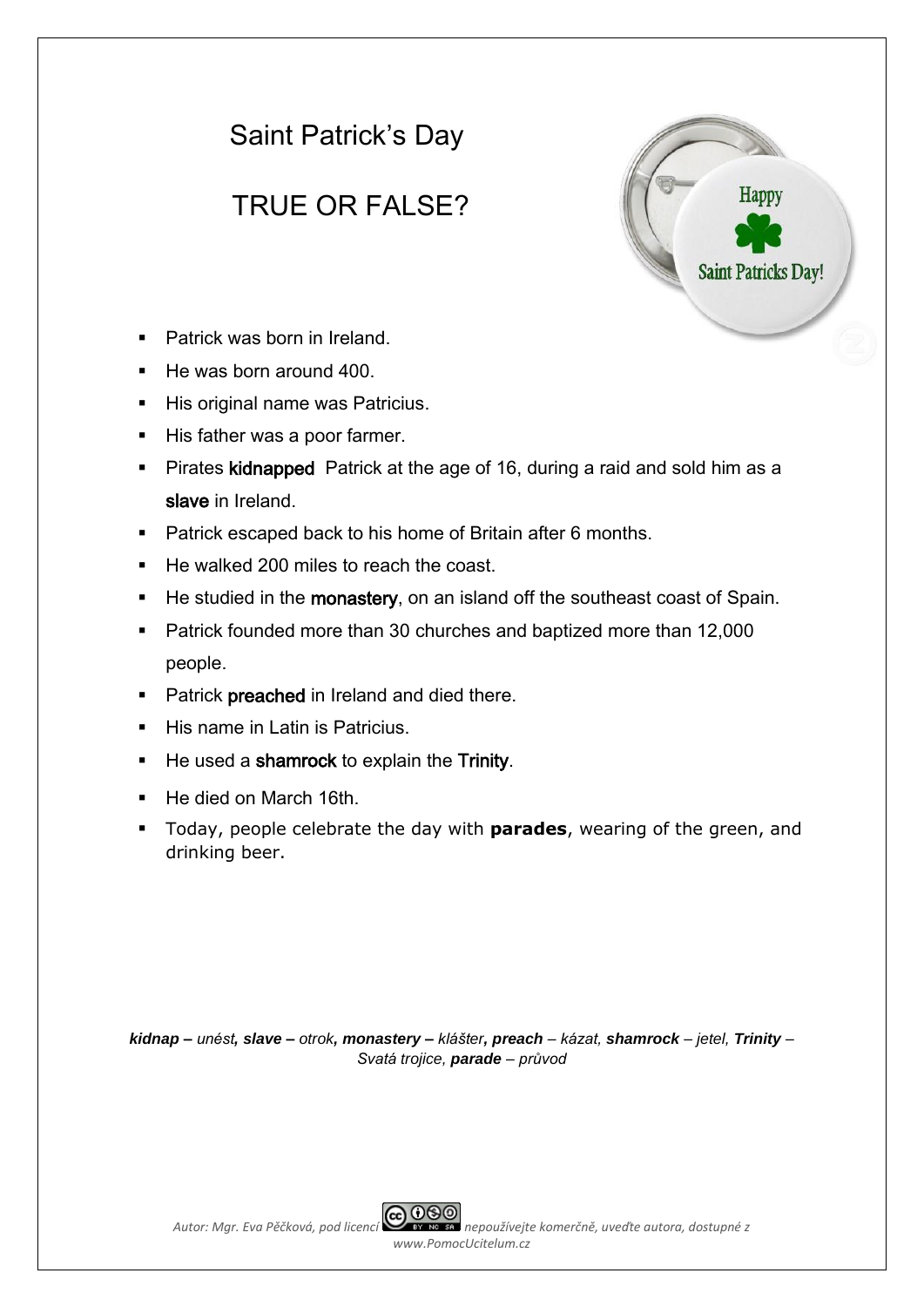

#### **Name**:

His real name was probably Maewyn Succat. Though Patricius was his Romanicized name.

#### **Nationality**:

St Patrick was not actually Irish. His exact birthplace and date is not known. However it is believed he was born around 400 AD in Scotland. His parents, Calpurnius and Conchessa, were wealthy Romans living in Britain in charge of the colonies.

#### **Captivity**:

At the age of 16 he was **kidnapped** by pirates and sold into slavery in Ireland to **herd** and **tend** sheep on the Irish mountain. During his six-year captivity, he became fluent in the Irish language, he turned to God in prayer. He escaped after having a dream sent from God in which he was told to leave Ireland by going to the coast . where he would find a ship waiting to sail to Britain. It is said that Patrick walked nearly 200 miles from County Mayo, where he was held, to the Irish coast.<sup>\*</sup>

#### **France**

He is believed to have met up with his parents in Wales before travelling to France where he became a priest and later a bishop.

### **Teaching Cristianity in Ireland**

Patrick was sent another dream in which the people of Ireland were calling out to him to come and walk among them once more. He was set the task of teaching Christianity to the Irish. He travelled throughout Ireland, preaching the **Gospel** and **converting** many. He and his **disciples preached** and converted thousands (120,000) and began building churches all over the country (around 300 churches). According to legend, Saint Patrick used a **shamrock** to explain about God. The shamrock, which looks like **clover**, has three leaves on each **stem**. Saint Patrick told the people that the shamrock was like the idea of the **Trinity** – that in the one God there are three divine beings: the Father, the Son and the **Holy Spirit**.

Patrick preached in Ireland the rest of his life.

He died on March 17, AD 461. That day has been commemorated as **St. Patrick's Day** ever since.

### **St. Patrick's Day celebration**

St. Patrick's Day is celebrated world-wide with people dancing and singing in Irish pubs, watching St. Patrick's Day **parade**, drinking 'green' beer, wearing green clothes and just generally having a good time. Children in Ireland have a tradition of pinching their friends who don't wear green on this day!

Zdroj: <http://wilstar.com/holidays/patrick.htm> [www.wikipedia.org](http://www.wikipedia.org/) [http://www.history.com](http://www.history.com/) [\\*http://www.historic-uk.com/HistoryUK/Wales-History/StPatrick.htm](http://www.historic-uk.com/HistoryUK/Wales-History/StPatrick.htm)

*Autor: Mgr. Eva Pěčková, pod licencí nepoužívejte komerčně, uveďte autora, dostupné z www.PomocUcitelum.cz*